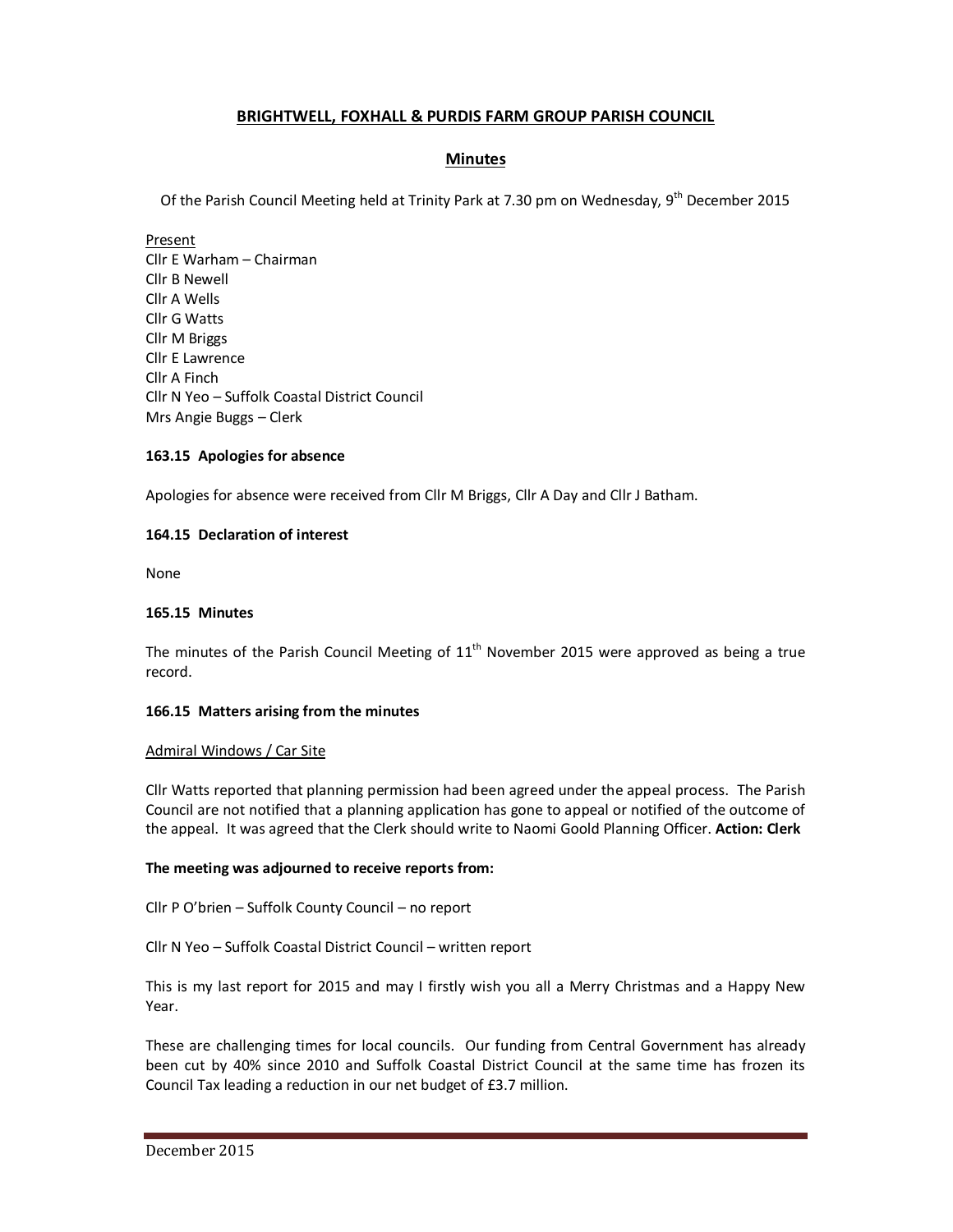Despite this Suffolk Coastal is committed to continuing to find innovative ways of making savings, through increased partnership working and improved efficiency, so we can protect frontline services and support economic development without resorting to increasing the burden on local tax payers.

I am proud to acknowledge that Suffolk Coastal is already the strongest economy in Suffolk. Our business plan and Medium Term Financial Strategy for the next four years focuses on how as a Council we can invest in our local communities which will help them to flourish.

The "Call for Sites "consultation closed on 15 November. Suffolk Coastal has put forward one site which unfortunately is in our Ward. This is the land next to the Orwell Truck Stop. The Public Sector Leaders' Group will now decide which sites to put forward for consultation before Christmas. I believe that there are much better sites being put forward, for example, the old Sugar Beet factory which is owned by Ipswich Borough Council has a much better chance of being approved than the site off the A14 in our Ward. I believe that by February 2016 this Group will put forward their preferred sites to go through the planning process with the aim of these sites being up and running by the end of 2016. I will keep you informed of any information I receive which may affect our area.

Devolution is still going forward albeit one step forward and two steps back. The initial brochure which was delivered to Central Government on 4 November has now been returned with various suggestions. This is going to be a lengthy process and it has been mooted that Suffolk and Norfolk should now join with Cambridgeshire. Personally I cannot see how this will happen given the completely different ways that these County Councils along with their Borough, District, Parish and Town Councils are being run. Again I will keep you abreast of any developments that occur.

### **The meeting was re-convened.**

### **167.15 Clerk's Report**

The purpose of this report is to update members on outstanding issues, items received after the deadline for agenda items, correspondence and action taken by the Clerk.

#### Housing – CPRE Report and Spending Review

#### What is in this for local councils?

This LAIS will be of interest to local councils concerned about the impact of Government's housing strategy, insufficient levels of affordable housing, problems integrating sizeable developments with sufficient infrastructure and the sustainability of their community for future generations.

A new report has been published by the Campaign for Rural England (CPRE) pointedly called *Set up to fail: why housing targets based on flawed numbers threaten our countryside*. This comes days before Government's Spending Review and Autumn Statement 2015 which contained important announcements on housing, reference to which is also included within this LAIS.

The CPRE report can be found at http://www.cpre.org.uk/resources/housing-andplanning/housing/item/4158-set-up-to-fail-why-housing-targets-based-on-flawed-numbersthreaten-our-countryside

The Spending Review and Autumn Statement can be found at https://www.gov.uk/government/publications/spending-review-and-autumn-statement-2015 documents/spending-review-and-autumn-statement-2015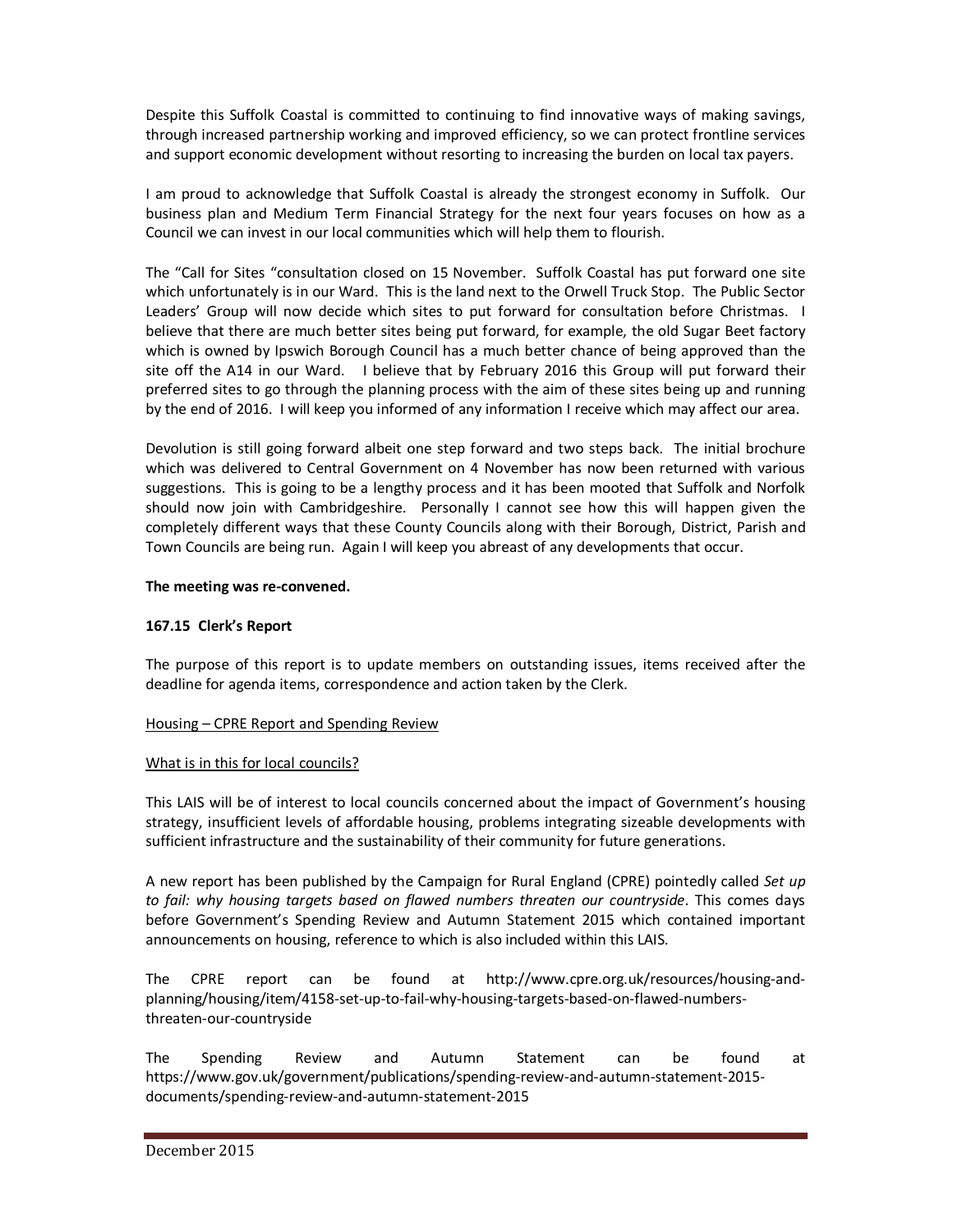### Road Works Adjacent to Sainsbury's Roundabout Felixstowe Road

Reply received from Carl Ashton Highways Suffolk County Council:

It was our intention to make it three lanes wide of the approach to the roundabout and our design reflected this, however when we came to carry out the work on site there were underground services (that were not marked by the utility companies) that we could not move and were not deep enough for us to construct a road over it. Therefore we had to abandon this element on the grounds of time and cost. Unfortunately, the three lanes were painted in error; there is insufficient width to have three lanes. This has now been rectified and two lanes are present.

The Clerk reported that she had notified the parishioner who had complained about the Felixstowe Road roadwork. **Action: Clerk** 

### **168.15 Planning**

### Planning Application

DC/15/4030/FUL Peeler Elmham Drive Foxhall Suffolk IP10 0DG Part severance of side garden and erection of new 2 storey dwelling

Cllr Newell said that she had concerns about the above application. It was agreed that the Planning Chairman Cllr Watts would speak to Cllr Newell regarding her concerns and formulate a submission to Suffolk Coastal District Council. **Action: Cllr Watts / Cllr Newell**

DC/15/4672/OUT Land To East Of Bell Lane Kesgrave Suffolk Phased development of 300 dwellings, provision of land for primary school and associated landscaping and open space with all matters reserved apart from access.

Cllr Watts reported that he had received a copy of a Kesgrave Planning Application as above. Following discussion it was agreed that councillors should email their views to Cllr Watts who would formulate a reply to Suffolk Coastal District Council regarding this application. **Action: Cllr Watts**

### Roundabout adjacent to Sainsburys Felixstowe Road

The Parish Council discussed the on-going traffic problems at the Sainsbury's roundabout. The Parish Council felt that the area was not well sign posted and that the area should have signing on the road and overhead signing. It was also noted that there are serious cracks in the road on the Sainsbury's car park exit. It was agreed that the Clerk should write to Suffolk County Council highlighting the problems. **Action: Clerk** 

### **169.15 Precept 2016/2017**

The Clerk reported that a letter had been received from Homira Javadi Chief Finance Officer at Suffolk Coastal District Council requesting the Parish Council to determine the parish precept. It was noted that the Parish Council would not be receiving an allocation of funding for the financial year 2016/2017. Following discussion and examination of the budget Cllr Watts proposed, seconded Cllr Finch that the Parish Council precept for £7,500.00. **Action: Clerk** 

### **170.15 To discuss appointing the Sector Lead Body for Audit Procurement**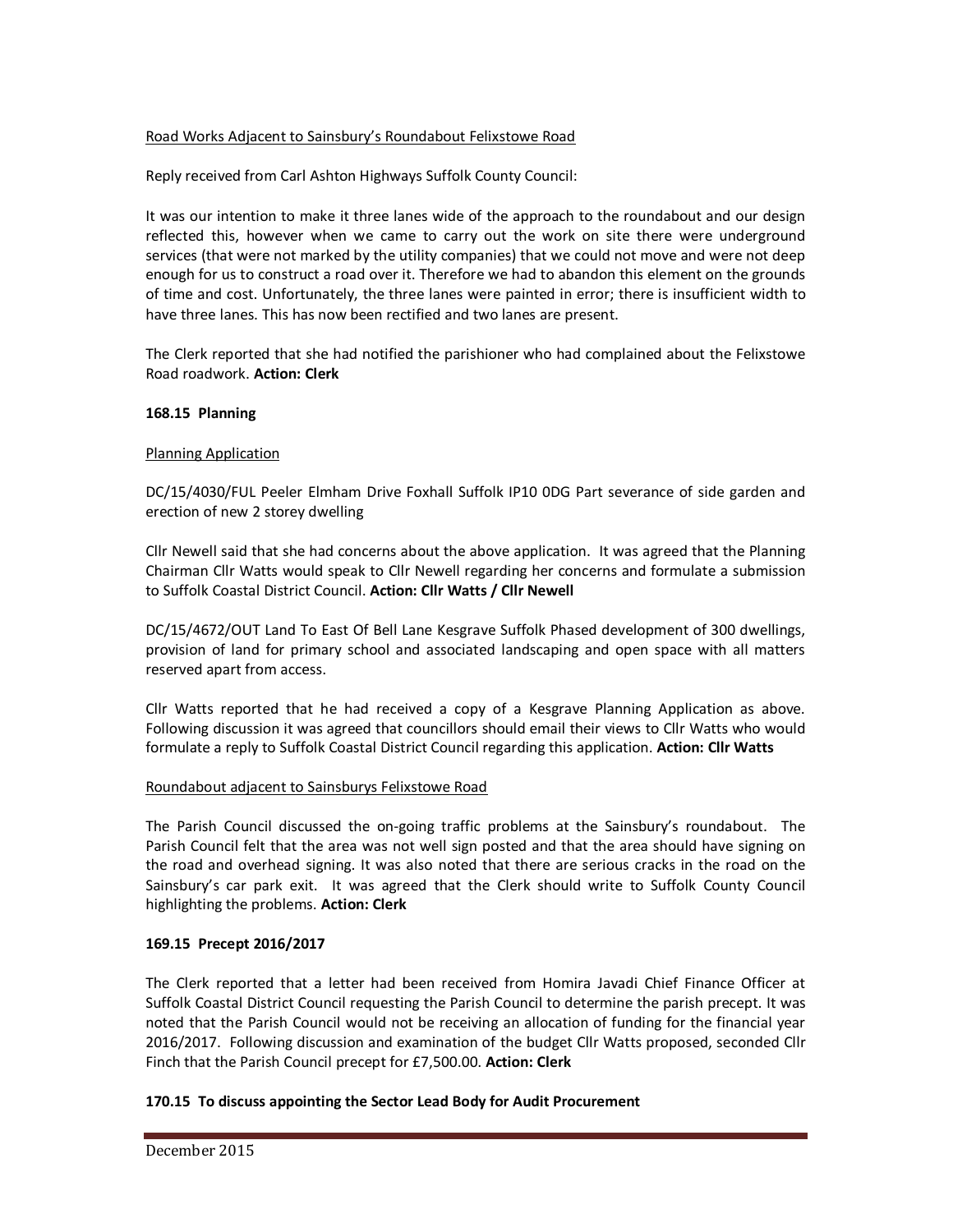The Clerk reported that from the start of 2017/2018 financial year smaller authorities, including parish and town councils, can choose to have an auditor appointed to them by a new 'sector-led body' or they can decide to procure their own. It is intended to call this procurement body the Smaller Authority Audit Appointment Authority Limited. Smaller authorities with a turnover of less than £25,000 will be exempt from having to submit an annual financial return, but will still need to have an auditor appointed in case there are questions from electors. The SLB will be the first point of contact to such a case. Following discussion Cllr Warham proposed, seconded Cllr Watts that the Parish Council appoint the Sector Lead Body for Audit Procedurement – all in favour. **Action: Clerk** 

### **171.15 Neighbourhood Plan – Kesgrave Parish Council / Rushmere St Andrew Parish Council**

Cllr Lawrence reported that Kesgrave Parish Council was having a meeting on the  $25<sup>th</sup>$  January 2016 which he would attend and report back to the February 2016 Parish Council Meeting. **Action: Cllr Lawrence / Clerk** 

# **172.15 Locality Budget 2015/2016**

The Clerk reported that a reply had not been received from either Cllr O'brien Suffolk County Council or Malcolm King Suffolk County Council Highways. It was agreed that the Clerk should write to Cllr O'brien and Malcolm King and place on January 2016 agenda. **Action: Clerk** 

# **173.15 Graffiti**

Cllr Lawrence reported that he had sent maps showing the location of the graffiti. Cllr Finch agreed to report the locations to Suffolk County Council/Suffolk Coastal District Council and request a quotation to clean the items which belong to the Parish Council. **Action: Cllr Finch** 

### **174.15 Finance**

Income None Expenditure A J Buggs Salary and Expenses November 2015 **EXPENSION CONSTRUSTED AT A SET A** EXPANSION EXPANSION EXPANSION EXP

Cllr Warham proposed, seconded Cllr Watts that the above expenditure is approved – all in favour. **Action: Clerk** 

### **175.15 Correspondence**

None

### **176.15 Meetings attended by councillors / clerk**

- 1. Cllr Watts stated he had received an email from Cllr Wells stating that the trees had been removed from the front of the propert No 145 Bucklesham Road. It was agreed that Cllr Watts should discuss with Cllr Wells and speak to Naomi Goold Planning Officer Suffolk Coastal District Council. **Action: Cllr Watts / Cllr Wells**
- 2. Cllr Watts reported that he attended the World of Planning Event on the  $12<sup>th</sup>$  November 2015 at Melton Offices.